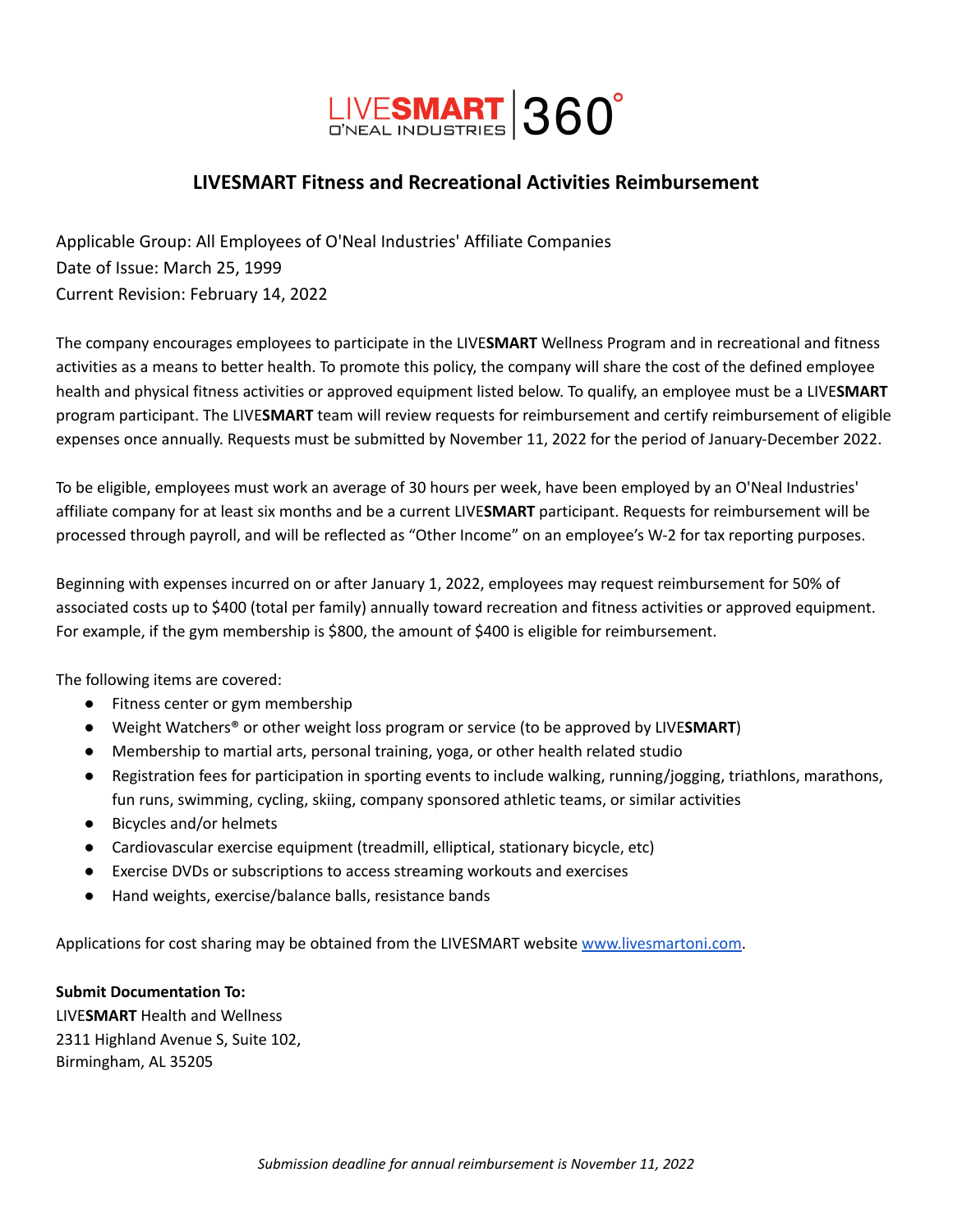#### **Company Sponsored Athletic Teams**

The company will sponsor the participation of its employees in certain organized athletic activities such as basketball, softball, bowling, touch football, etc. All athletic activity must be done on the employee's own time, and employees are required to release the company from any liability for injuries sustained during such activity. This release must be in writing. Release forms may be obtained from the Human Resources Department. Employees interested in forming such a team must submit a request in writing to the General Manager or Department Manager. This request must detail the specific type of proposed activity, a list of O'Neal Industries' affiliate employees willing to participate, and an estimate of the total team expenses (including general liability and medical insurance) to be paid by the company. To qualify for approval, at least 75% of the team must be O'Neal Industries' affiliate employees. Participation or non-participation on company sponsored athletic teams will have no bearing on an employee's status with the company.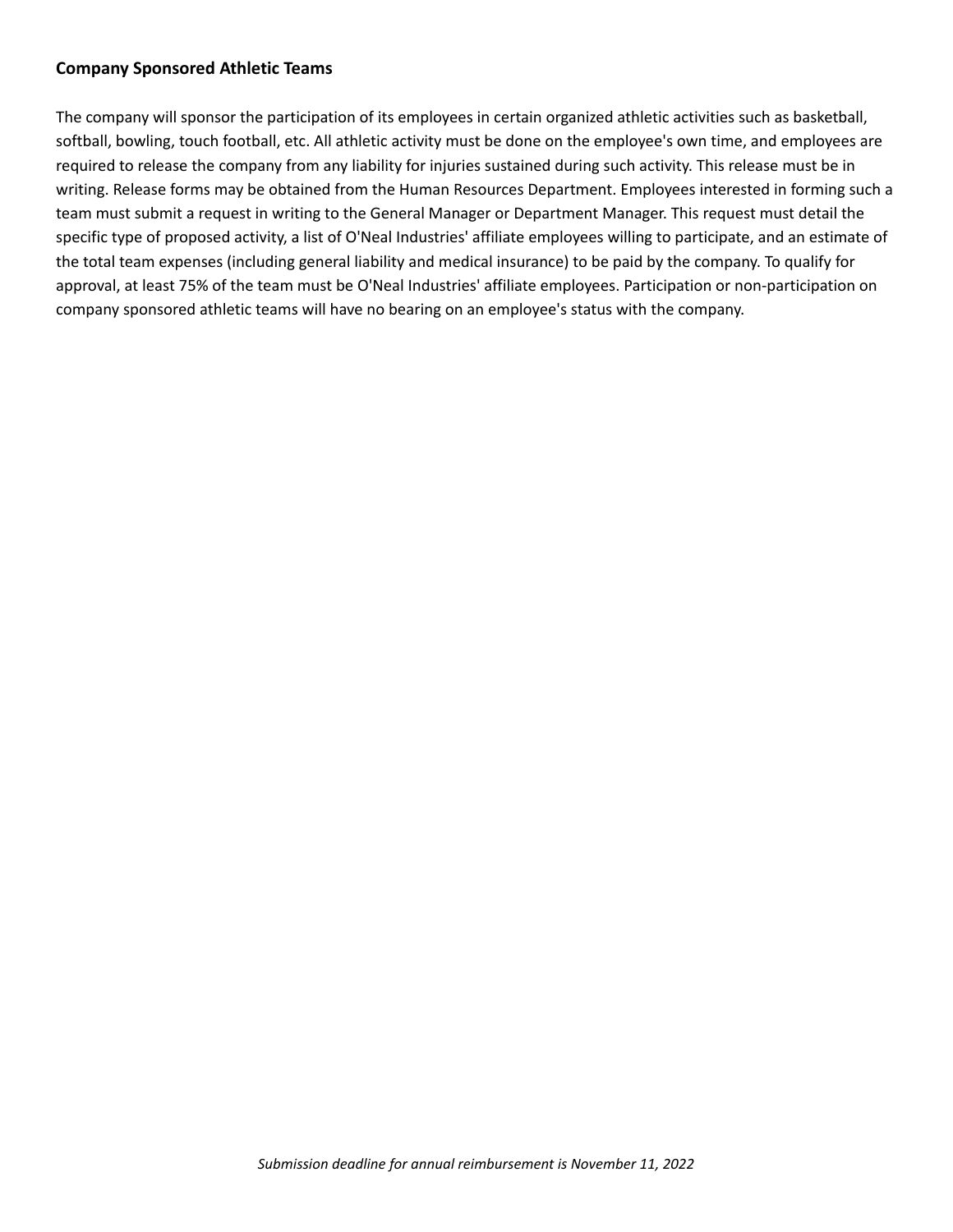## LIVE**SMART** Fitness and Recreational Activities Reimbursement Application

# Complete the following application to have eligible fitness expenses considered for reimbursement. Return completed application using one of the methods below:

**Email** to [connect@livesmartoni.com](mailto:connect@livesmartoni.com)

**Mail** to LIVESMART Health & Wellness 2311 Highland Avenue S, Suite 102, Birmingham, AL 35205 **LIVESMART Portal** at [www.wellsteps.com/livesmartoni](http://www.wellsteps.com/livesmartoni)

#### **Step 1 - Participant Information**

| Employee's Name:           |                    |
|----------------------------|--------------------|
| Fitness Membership Holder: |                    |
| Company:                   | Location/District: |
| Phone:                     | E-mail address:    |

#### **Step 2 - Certification**

## **Before submitting please confirm by checking all of the following (3) items are COMPLETED and INCLUDED for Fitness Reimbursement approval.**

▢ I participate in LIVE**SMART**

 $\Box$  I have attached an activity log from my fitness facility or completed the physical activity log (attached) verifying

a minimum of 30 minutes of physical activity on each of 8 days per calendar month

□ I have enclosed my payment receipt for costs associated with this activity or equipment purchase

#### **Step 3 - Expense Detail**

| <b>1. Type of Reimbursement (circle)</b> : Membership Equipment Class Event/Race Sports League       |  |  |  |  |               |  |  |  |  |  |  |  |  |  |
|------------------------------------------------------------------------------------------------------|--|--|--|--|---------------|--|--|--|--|--|--|--|--|--|
|                                                                                                      |  |  |  |  |               |  |  |  |  |  |  |  |  |  |
| Membership Type (if applicable): Single Family 2-Person                                              |  |  |  |  |               |  |  |  |  |  |  |  |  |  |
| Monthly Fee (if applicable): ______________________                                                  |  |  |  |  |               |  |  |  |  |  |  |  |  |  |
| What is the total amount paid? (January 1, 2022- December 31, 2022): _______________________________ |  |  |  |  |               |  |  |  |  |  |  |  |  |  |
| $\circ$ I certify the above expense is for use by myself or my household family members              |  |  |  |  |               |  |  |  |  |  |  |  |  |  |
|                                                                                                      |  |  |  |  |               |  |  |  |  |  |  |  |  |  |
| <b>2. Type of Reimbursement (circle):</b> Membership Equipment Class Event/Race                      |  |  |  |  | Sports League |  |  |  |  |  |  |  |  |  |
|                                                                                                      |  |  |  |  |               |  |  |  |  |  |  |  |  |  |
| Membership Type (if applicable): Single Family 2-Person                                              |  |  |  |  |               |  |  |  |  |  |  |  |  |  |
| Monthly Fee (if applicable): ___________________                                                     |  |  |  |  |               |  |  |  |  |  |  |  |  |  |
| What is the total amount paid? (January 1, 2022- December 31, 2022): _______________________________ |  |  |  |  |               |  |  |  |  |  |  |  |  |  |
| $\circ$ I certify the above expense is for use by myself or my household family members              |  |  |  |  |               |  |  |  |  |  |  |  |  |  |
|                                                                                                      |  |  |  |  |               |  |  |  |  |  |  |  |  |  |

*Submission deadline for annual reimbursement is November 11, 2022*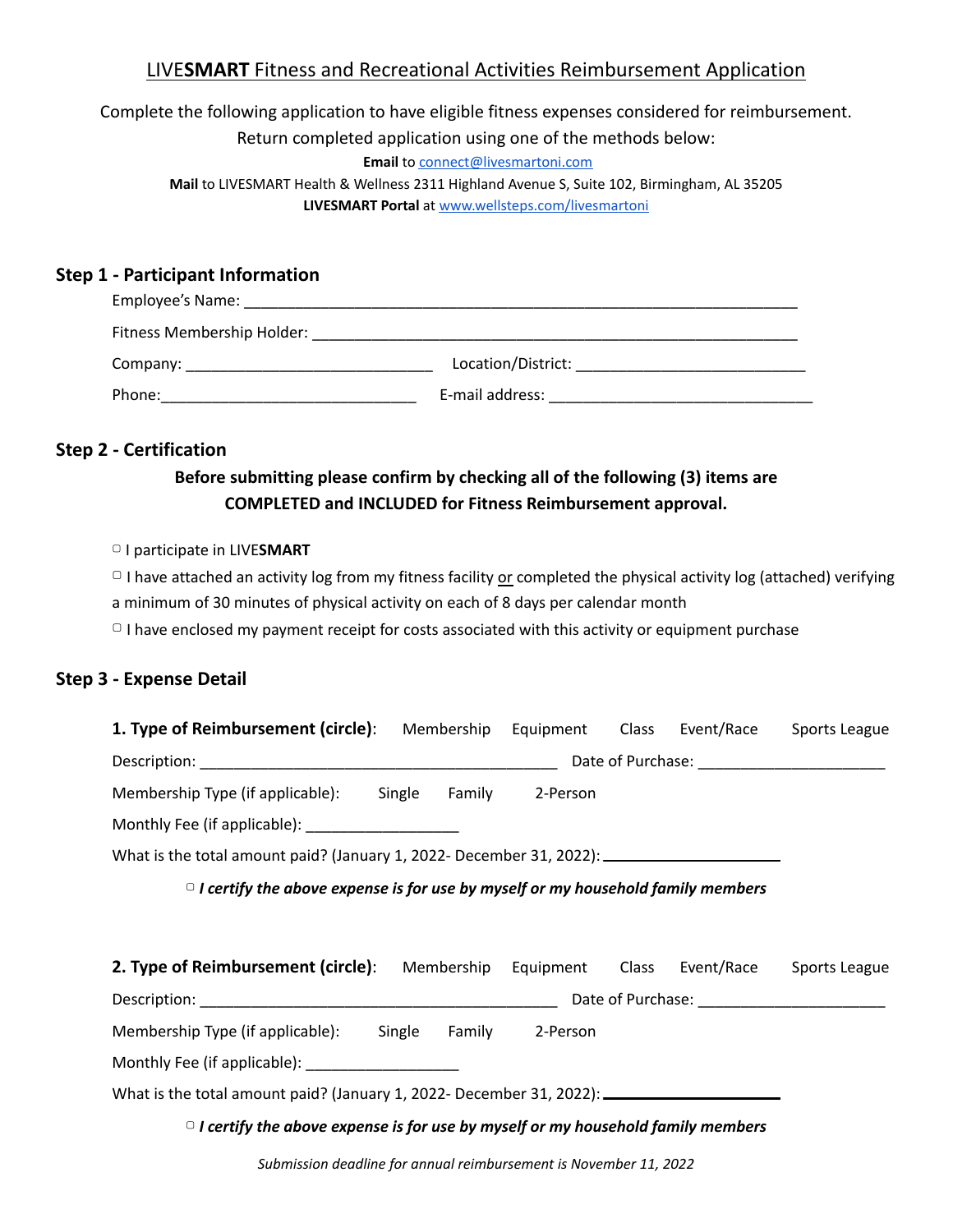| 3. Type of Reimbursement (circle): Membership Equipment Class Event/Race Sports League               |  |  |                          |
|------------------------------------------------------------------------------------------------------|--|--|--------------------------|
|                                                                                                      |  |  |                          |
| Membership Type (if applicable): Single Family 2-Person                                              |  |  |                          |
| Monthly Fee (if applicable): ______________________                                                  |  |  |                          |
| What is the total amount paid? (January 1, 2022- December 31, 2022): _______________________________ |  |  |                          |
| $\circ$ I certify the above expense is for use by myself or my household family members              |  |  |                          |
|                                                                                                      |  |  |                          |
| 4. Type of Reimbursement (circle): Membership Equipment Class Event/Race Sports League               |  |  |                          |
|                                                                                                      |  |  |                          |
| Membership Type (if applicable): Single Family 2-Person                                              |  |  |                          |
| Monthly Fee (if applicable): ____________________                                                    |  |  |                          |
| What is the total amount paid? (January 1, 2022- December 31, 2022): _______________________________ |  |  |                          |
| $\circ$ I certify the above expense is for use by myself or my household family members              |  |  |                          |
|                                                                                                      |  |  |                          |
|                                                                                                      |  |  |                          |
| <b>5. Type of Reimbursement (circle)</b> : Membership Equipment Class Event/Race Sports League       |  |  |                          |
|                                                                                                      |  |  |                          |
| Membership Type (if applicable): Single Family 2-Person                                              |  |  |                          |
| Monthly Fee (if applicable): ____________________                                                    |  |  |                          |
| What is the total amount paid? (January 1, 2022- December 31, 2022): $\frac{1}{2}$                   |  |  |                          |
| $\circ$ I certify the above expense is for use by myself or my household family members              |  |  |                          |
|                                                                                                      |  |  |                          |
| <b>6. Type of Reimbursement (circle)</b> : Membership Equipment Class                                |  |  | Event/Race Sports League |
|                                                                                                      |  |  |                          |
| Membership Type (if applicable): Single Family 2-Person                                              |  |  |                          |
| Monthly Fee (if applicable): Monthly Fee (if applicable):                                            |  |  |                          |
| What is the total amount paid? (January 1, 2022- December 31, 2022): _______________________________ |  |  |                          |
| $\circ$ I certify the above expense is for use by myself or my household family members              |  |  |                          |